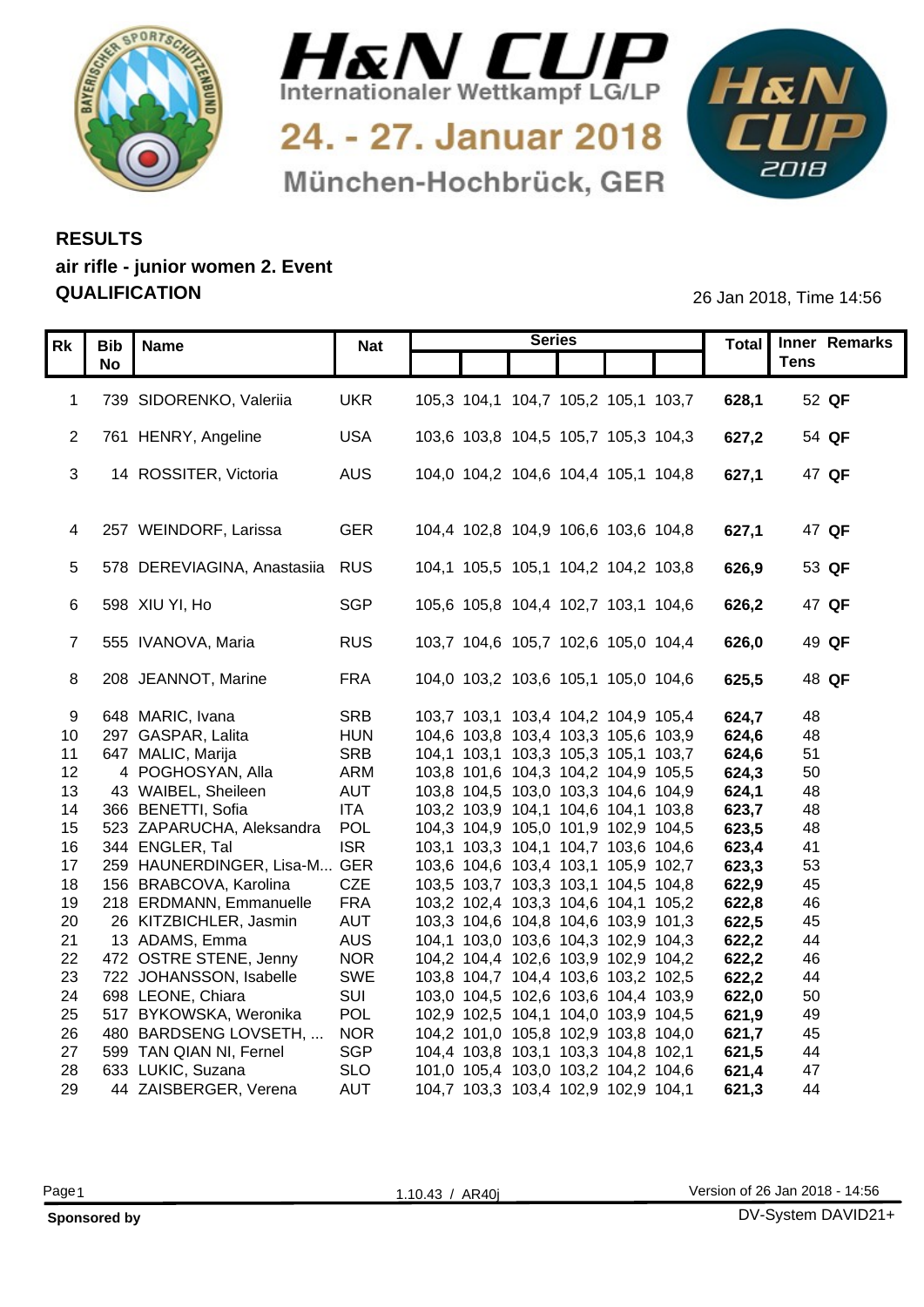



24. - 27. Januar 2018 München-Hochbrück, GER



## **RESULTS air rifle - junior women 2. Event QUALIFICATION** 26 Jan 2018, Time 14:56

|    | Rk   Bib   Name                 | <b>Nat</b> | <b>Series</b>                       |       | Total Inner Remarks |
|----|---------------------------------|------------|-------------------------------------|-------|---------------------|
|    | <b>No</b>                       |            |                                     |       | <b>Tens</b>         |
|    |                                 |            |                                     |       |                     |
| 30 | 59 BACK, Antonia                | BAY        | 103,6 102,6 103,2 103,8 104,2 103,8 | 621,2 | -44                 |
|    | 31 207 GOMEZ, Emilie            | <b>FRA</b> | 103,7 103,4 101,7 103,3 103,7 105,2 | 621,0 | 49                  |
|    | 32 705 BENIKOVA, Diana          | <b>SVK</b> | 104,4 102,2 103,0 103,8 104,2 103,4 | 621,0 | 50                  |
| 33 | 634 HRASOVE, Urska              | <b>SLO</b> | 104,3 103,3 103,4 103,7 102,3 103,8 | 620,8 | -43                 |
|    | 34 601 NG, Cecilia              | <b>SGP</b> | 103,7 104,9 102,9 102,5 103,6 103,0 | 620,6 | 45                  |
| 35 | 62 VOGEL, Nina                  | <b>BAY</b> | 102,6 101,9 104,1 103,5 104,6 103,8 | 620,5 | 45                  |
| 36 | 258 JANSHEN, Anna               | <b>GER</b> | 103,4 102,8 102,9 101,6 104,2 105,2 | 620,7 | 43                  |
| 37 | 106 YASKEVICH, Alena            | <b>BLR</b> | 101,6 104,4 103,1 102,9 105,4 102,6 | 620,0 | 46                  |
| 38 | 202 PALO, Marianne              | <b>FIN</b> | 102,4 104,6 101,6 104,3 103,6 103,4 | 619,9 | 45                  |
| 39 | 180 KARASOVA, Sara              | <b>CZE</b> | 104,2 104,7 102,2 103,6 104,0 101,0 | 619,7 | 46                  |
| 40 | 377 HIRATA, Shiori              | <b>JPN</b> | 101,9 101,8 103,8 103,6 103,7 104,7 | 619,5 | 45                  |
| 41 | 179 KOKOSKOVA, Daniela          | CZE        | 104,3 102,6 102,7 102,9 102,7 104,1 | 619,3 | 43                  |
|    | 42 768 HURAI, Viktoria          | <b>HUN</b> | 100,7 102,4 103,8 104,2 104,2 104,0 | 619,3 | 45                  |
| 43 | 298 HORVATH, Lea                | <b>HUN</b> | 102,4 103,3 103,8 103,7 102,2 103,9 | 619,3 | 40                  |
| 44 | 692 SUREMANN, Lisa              | SUI        | 102,9 101,6 103,6 103,1 104,9 103,2 | 619,3 | 40                  |
|    | 45 700 HITZ, Sarina             | SUI        | 103,7 102,5 103,5 103,0 102,7 103,6 | 619,0 | 45                  |
| 46 | 524 SZUTKO, Aleksandra          | <b>POL</b> | 102,8 104,5 102,3 103,4 102,4 102,7 | 618,  | -41                 |
| 47 | 627 SPINDLER, Nusa              | <b>SLO</b> | 102,5 101,8 104,5 102,6 103,6 103,0 | 618,0 | 40                  |
|    | 48 296 DENES, Eszter            | <b>HUN</b> | 104,2 101,9 102,9 102,9 102,4 103,6 | 617,9 | 43                  |
| 49 | 133 URBAS, Amadea               | CRO        | 102,2 104,1 104,2 101,4 103,2 102,7 | 617,8 | -41                 |
| 50 | 566 EFIMOVA, Olga               | <b>RUS</b> | 103,4 103,6 101,9 102,2 102,2 104,1 | 617,4 | -41                 |
|    | 51 201 VILJANEN, Henna          | <b>FIN</b> | 101,1 102,0 104,1 103,2 103,7 103,2 | 617,3 | 45                  |
|    | 52 600 SYAFIQA BINTE, Nurul     | <b>SGP</b> | 102,2 103,8 103,4 102,6 100,3 104,1 | 616,4 | -41                 |
|    | 53 488 ENGEVIK, Tonye           | <b>NOR</b> | 101,9 102,2 102,5 102,1 103,8 103,8 | 616,3 | 38                  |
|    | 54 369 SCIPPA, Francesca        | <b>ITA</b> | 103,0 102,4 101,0 103,8 101,9 104,1 | 616,2 | 39                  |
|    | 55 367 HOLZER, Susanne          | <b>ITA</b> | 103,0 103,1 103,4 102,6 103,6 100,2 | 615,9 | 37                  |
|    | 56 646 ZAVISIC, Marija          | <b>SRB</b> | 103,0 104,2 102,9 104,4 99,9 101,1  | 615,5 | 36                  |
|    | 57 189 NIELSEN, Anna            | <b>DEN</b> | 103,5 102,0 104,3 101,0 100,1 104,5 | 615,4 | 39                  |
|    | 58 178 THURNWALDOVA, Sabina CZE |            | 102,0 103,5 103,0 103,7 101,0 102,2 | 615,4 | 39                  |
|    | 59 134 HERCEG, Estera           | CRO        | 102,0 103,8 102,7 101,5 103,5 101,9 | 615,4 | 38                  |
|    | 60 455 MILICKOVIC, Angela       | <b>MNE</b> | 103,0 103,4 102,7 101,9 100,3 103,4 | 614,7 | -44                 |
|    | 61 452 HERNANDEZ, Sofia         | <b>MEX</b> | 102,1 101,3 103,0 103,6 102,2 102,5 | 614,7 | 40                  |
|    | 62 696 OBERHOLZER, Julia        | SUI        | 101,9 103,5 101,9 101,4 103,8 101,7 | 614,2 | 40                  |
| 63 | 632 ZNIDARIC, Nusa              | <b>SLO</b> | 101,0 103,7 103,0 101,6 103,2 101,7 | 614,2 | 40                  |
| 64 | 554 PAVLOVA, Veronika           | <b>RUS</b> | 102,7 104,2 103,8 104,2 97,1 101,8  | 613,8 | 44                  |
| 65 | 60 DEMMLMAIR, Cornelia          | <b>BAY</b> | 101,8 103,1 102,1 102,0 103,9 100,9 | 613,8 | 39                  |
|    | 66 740 RYMSKA, Darya            | <b>UKR</b> | 103,6 103,3 102,0 100,5 101,9 102,3 | 613,6 | 34                  |
| 67 | 42 SCHACHNER, Christine         | <b>AUT</b> | 103,3 100,7 102,8 99,7 103,4 103,1  | 613,0 | 36                  |
|    |                                 |            |                                     |       |                     |